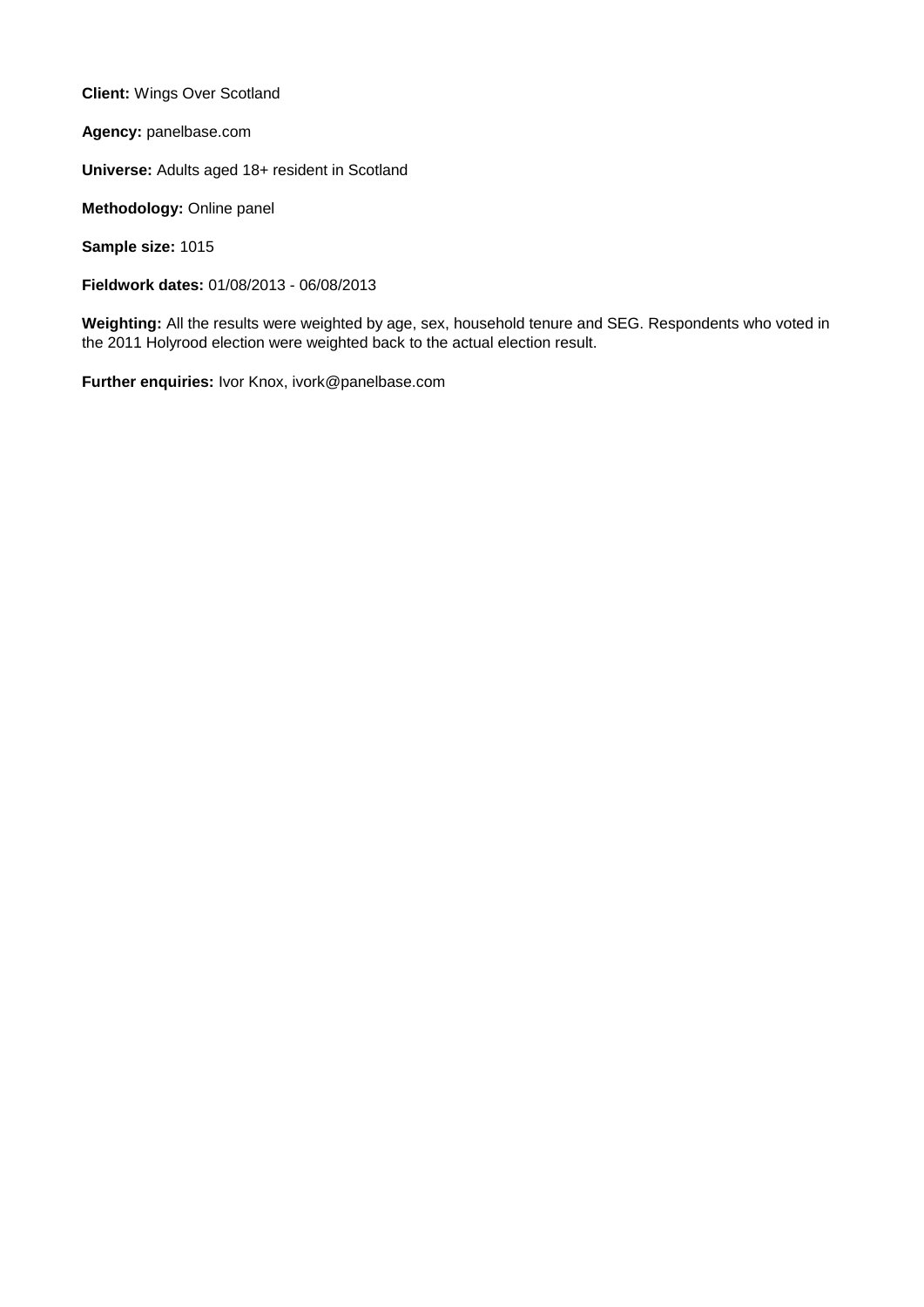| Base: 1015                                        |                                                                                                                                                                                                                                                                                                                                                    | Total | D1. Gender |        |                  |           | D <sub>2</sub> . Age | Age Grouped |           |       |       |       |       |
|---------------------------------------------------|----------------------------------------------------------------------------------------------------------------------------------------------------------------------------------------------------------------------------------------------------------------------------------------------------------------------------------------------------|-------|------------|--------|------------------|-----------|----------------------|-------------|-----------|-------|-------|-------|-------|
|                                                   |                                                                                                                                                                                                                                                                                                                                                    |       | Male       | Female | $18 - 24$        | $25 - 34$ | $35 - 44$            | $45 - 54$   | $55 - 64$ | $65+$ | 18-34 | 35-54 | $55+$ |
|                                                   | Unweighted Base:                                                                                                                                                                                                                                                                                                                                   | 1015  | 477        | 538    | 100              | 206       | 178                  | 215         | 196       | 120   | 306   | 393   | 316   |
|                                                   | Weighted Base:                                                                                                                                                                                                                                                                                                                                     | 1015  | 477        | 538    | 100              | 192       | 168                  | 214         | 211       | 131   | 291   | 382   | 342   |
|                                                   |                                                                                                                                                                                                                                                                                                                                                    |       | 100%       | 100%   | 100%             | 100%      | 100%                 | 100%        | 100%      | 100%  | 100%  | 100%  | 100%  |
| Q9. Which of these opposing views is <b>Base:</b> |                                                                                                                                                                                                                                                                                                                                                    | 1015  | 477        | 538    | 100 <sub>1</sub> | 192       | 168                  | 214         | 211       | 131   | 291   | 382   | 342   |
| CLOSEST to your opinion?                          | The UK should continue to get special<br>treatment in sport by being able to enter<br>four teams in competitions instead of one.                                                                                                                                                                                                                   | 669   | 354        | 315    | 46               | 121       | 105                  | 148         | 162       | 87    | 167   | 253   | 249   |
|                                                   |                                                                                                                                                                                                                                                                                                                                                    | 66%   | 74%        | 59%    | 46%              | 63%       | 63%                  | 69%         | 77%       | 67%   | 57%   | 66%   | 73%   |
|                                                   | If we choose for Scotland not to be a<br>sovereign nation, we should accept the<br>abolition of our national teams. It makes<br>no sense for us to be different countries<br>for different sports, and it's not fair to<br>other countries that the UK takes up four<br>qualifying places in tournaments when<br>much larger nations only get one. | 346   | 123        | 223    | 53               | 71        | 62                   | 66          | 49        | 44    | 124   | 129   | 93    |
|                                                   |                                                                                                                                                                                                                                                                                                                                                    | 34%   | 26%        | 41%    | 54%              | 37%       | 37%                  | 31%         | 23%       | 33%   | 43%   | 34%   | 27%   |
|                                                   |                                                                                                                                                                                                                                                                                                                                                    |       |            |        |                  |           |                      |             |           |       |       |       |       |